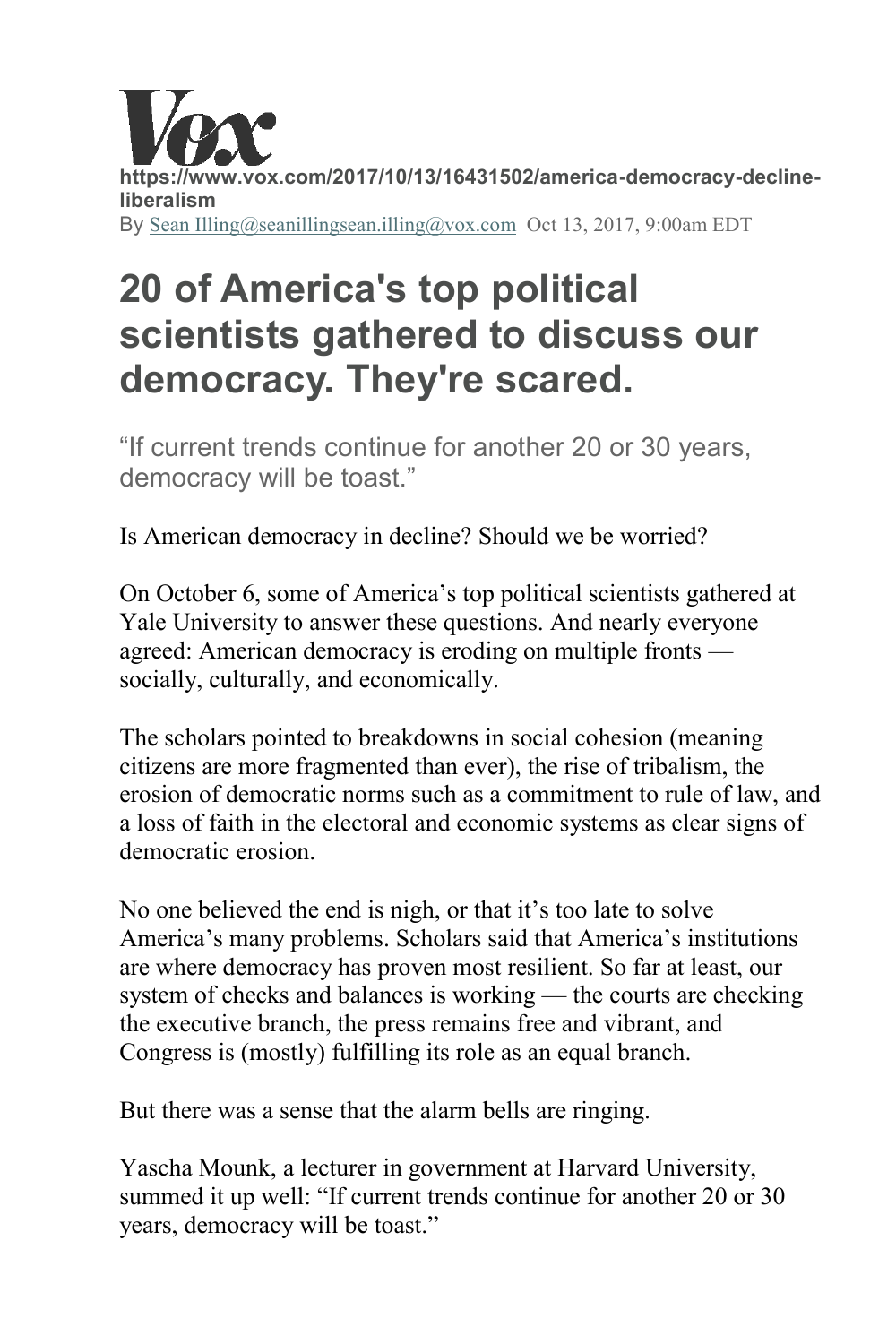## **"Democracies don't fall apart — they're taken apart"**

Nancy Bermeo, a politics professor at Princeton and Harvard, began her talk with a jarring reminder: Democracies don't merely collapse, as that "implies a process devoid of will." Democracies die because of deliberate decisions made by human beings.

Usually, it's because the people in power take democratic institutions for granted. They become disconnected from the citizenry. They develop interests separate and apart from the voters. They push policies that benefit themselves and harm the broader population. Do that long enough, Bermeo says, and you'll cultivate an angry, divided society that pulls apart at the seams.

So how might this look in America?

Adam Przeworski, a democratic theorist at New York University, suggested that democratic erosion in America begins with a breakdown in what he calls the "class compromise." His point is that democracies thrive so long as people believe they can improve their lot in life. This basic belief has been "an essential ingredient of Western civilization during the past 200 years," he said.

But fewer and fewer Americans believe this is true. Due to wage stagnation, growing inequalities, automation, and a shrinking labor market, millions of Americans are deeply pessimistic **[about the](https://yale.app.box.com/s/43a84dgfk7i6jyo0w1ndnb7plag5s360/file/230928318435)  [future](https://yale.app.box.com/s/43a84dgfk7i6jyo0w1ndnb7plag5s360/file/230928318435)**: 64 percent of people in Europe believe their children will be worse off than they were; the number is 60 percent in America.

That pessimism is grounded in **[economic reality.](https://yale.app.box.com/s/43a84dgfk7i6jyo0w1ndnb7plag5s360/file/230928318435)** In 1970, 90 percent of 30-year-olds in America were better off than their parents at the same age. In 2010, only 50 percent were. Numbers like this cause people to lose faith in the system. What you get is a spike in extremism and a retreat from the political center. That leads to declines in voter turnout and, consequently, more opportunities for fringe parties and candidates.

Political polarization is an obvious problem, but researchers like Przeworski suggest something more profound is going on. Political theorists like to talk about the "social compact," which is basically an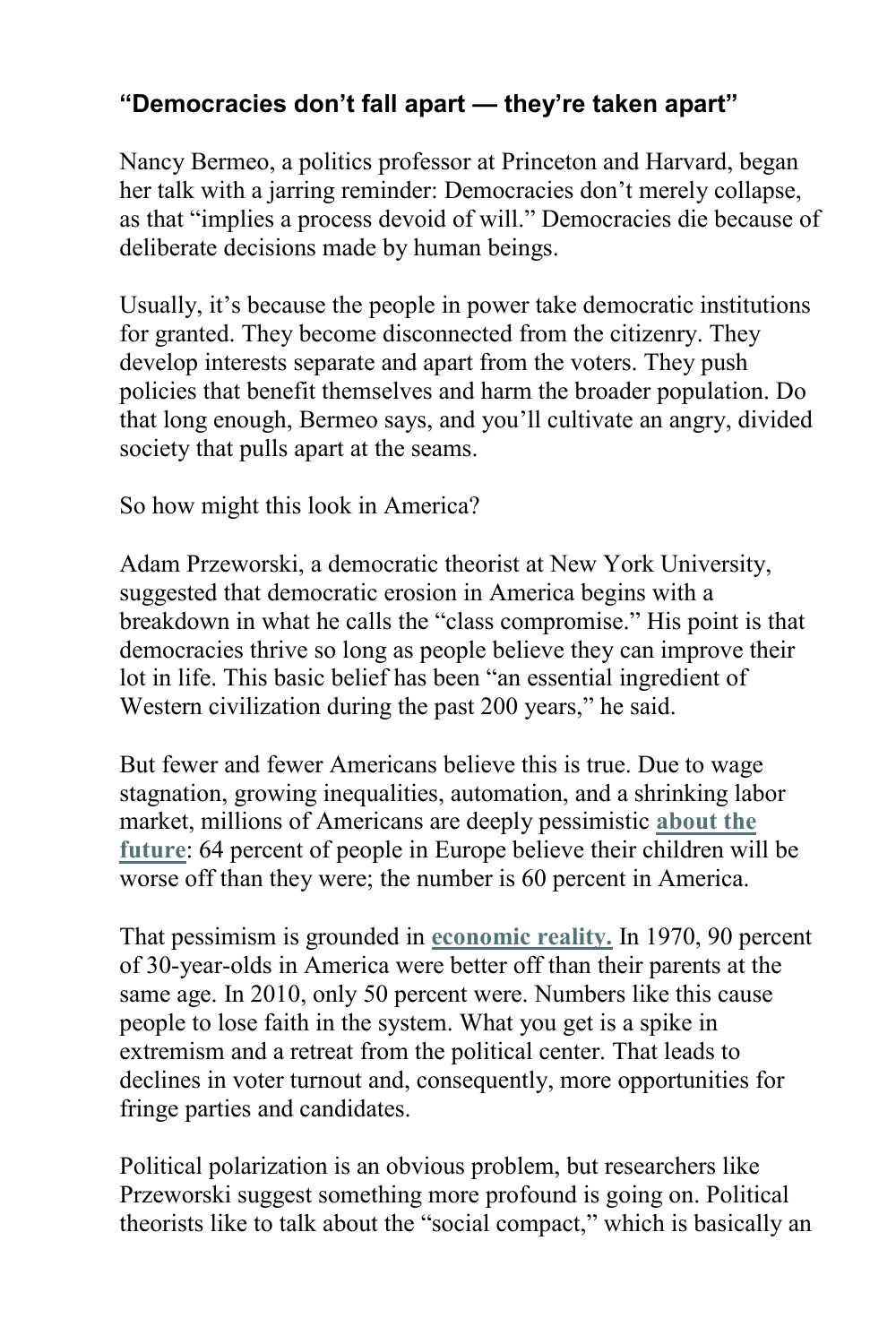implicit agreement among members of society to participate in a system that benefits everyone.

Well, that only works if the system actually delivers on its promises. If it fails to do so, if it leads enough people to conclude that the alternative is less scary than the status quo, the system will implode from within.

Is that happening here? Neither Przeworski nor anyone else went quite that far. But we know there's a **[growing disconnect](https://yale.app.box.com/s/43a84dgfk7i6jyo0w1ndnb7plag5s360/file/230928318435)** between productivity (how hard people work) and compensation (how much they're paid for that work). At the same time, we've seen a spike in racial animus, **[particularly on the right](https://www.voterstudygroup.org/publications/2016-elections/political-divisions-in-2016-and-beyond)**. It seems likely there's a connection here.

Przeworski believes that American democracy isn't collapsing so much as deteriorating. "Our divisions are not merely political but have deep roots in society," he argues. The system has become too rigged and too unfair, and most people have no real faith in it.

Where does that leave us? Nowhere good, Przeworski says. The best he could say is that "our current crisis will continue for the foreseeable future."

## **"The soft guardrails of democracy" are eroding**

We've heard a lot of chatter recently about the importance of democratic norms. These are the unwritten rules and the conventions that undergird a democracy — things like commitment to rule of law, to a free press, to the separation of powers, to the basic liberties of speech, assembly, religion, and property.

Daniel Ziblatt, a politics professor at Harvard, called these norms "the soft guardrails of democracy." Dying democracies, he argued, are always preceded by the breaking of these unwritten rules.

Research conducted by **[Bright Line Watch](http://brightlinewatch.org/)**, the group that organized the Yale conference, shows that Americans are not as committed to these norms as you might expect.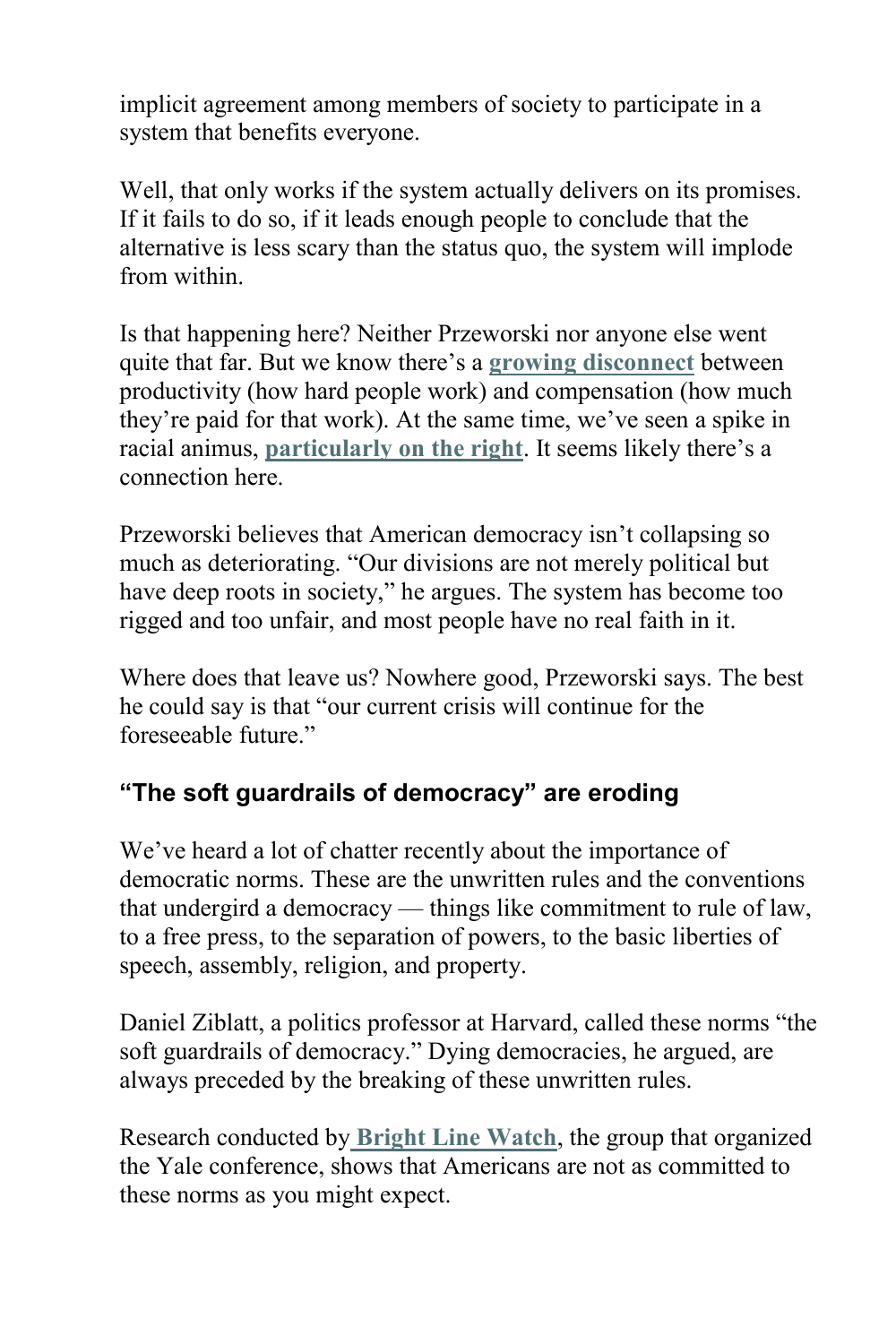It's not that Americans don't believe in democratic ideals or principles; it's that our beliefs scale with our partisan loyalties. **[Vox's](https://www.vox.com/policy-and-politics/2017/10/5/16414338/trump-democracy-authoritarianism)  [Ezra Klein](https://www.vox.com/policy-and-politics/2017/10/5/16414338/trump-democracy-authoritarianism)** explained it well in a recent column:

People's opinions on democracy lie downstream from their partisan identity. If it had been Trump's voters who had seen the Electoral College, gerrymandering, and Russia turn against them, then it would be Trump's voters vibrating with outrage over the violation of key principles of American democracy.

Hypocrisy aside, the reaction of nearly half the country to Russia's meddling says a lot about our attachment to core democratic values like free and fair elections.

Another **[startling finding](https://www.nytimes.com/2016/11/29/world/americas/western-liberal-democracy.html?_r=0)** is that many Americans are open to "alternatives" to democracy. In 1995, for example, one in 16 Americans supported Army rule; in 2014, that number increased to one in six. According to another survey cited at the conference, 18 percent of Americans think a military-led government is a "fairly good" idea.

But there's more.

Ziblatt identified what he calls two "master norms." The first is mutual toleration — whether we "accept the basic legitimacy of our opponents." The second is institutional forbearance — whether politicians responsibly wield the power of the institutions they're elected to control.

As for mutual toleration, America is failing abysmally (more on this below). We're hardly better on the institutional forbearance front.

Most obviously, there's Donald Trump, who has dispensed with one democratic norm after another. He's fired an FBI director in order to undercut an investigation into his campaign's possible collusion with Moscow; staffed his White House with family members; regularly attacked the free press; and refused to divest himself of his business interests.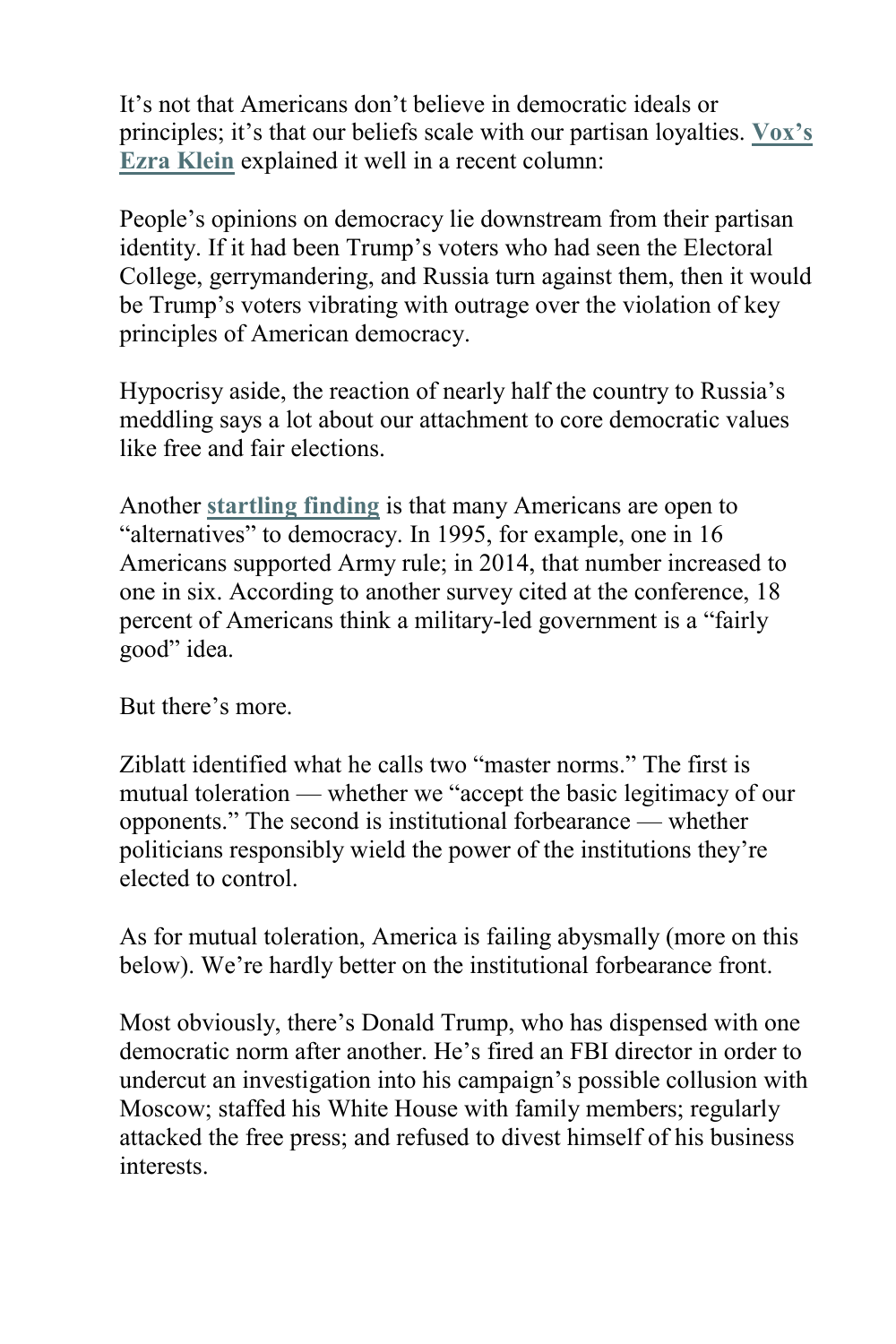The Republican Party, with **[few exceptions](https://www.bloomberg.com/view/articles/2017-08-08/actually-republicans-are-standing-up-to-trump)**, has tolerated these violations in the hope that they might advance their agenda. But it's about a lot more than Republicans capitulating to Trump.

Ziblatt points to the GOP's **[unprecedented blocking](https://www.nytimes.com/2016/06/14/us/politics/obama-supreme-court-merrick-garland.html?_r=0)** of President Obama's Supreme Court nominee, Judge Merrick Garland, in 2016 as an example of institutional recklessness. In 2013, **[Senate](https://www.washingtonpost.com/politics/senate-poised-to-limit-filibusters-in-party-line-vote-that-would-alter-centuries-of-precedent/2013/11/21/d065cfe8-52b6-11e3-9fe0-fd2ca728e67c_story.html?utm_term=.b9d62ce81a89)  [Democrats](https://www.washingtonpost.com/politics/senate-poised-to-limit-filibusters-in-party-line-vote-that-would-alter-centuries-of-precedent/2013/11/21/d065cfe8-52b6-11e3-9fe0-fd2ca728e67c_story.html?utm_term=.b9d62ce81a89)** took a similarly dramatic step by eliminating filibusters for most presidential nominations. That same year, **[House](https://www.theatlantic.com/politics/archive/2013/10/32-republicans-who-caused-the-government-shutdown/280236/)  [Republicans](https://www.theatlantic.com/politics/archive/2013/10/32-republicans-who-caused-the-government-shutdown/280236/)** endangered the nation's credit rating and shut down the government over Obamacare.

There are countless other encroachments one could cite, but the point is clear enough: American democracy is increasingly less anchored by norms and traditions — and history suggests that's a sign of democratic decay.

#### **"We don't trust each other"**

Timur Kuran, a professor of economics and politics at Duke University, argued that the real danger we face isn't that we no longer trust the government but that we no longer trust each other.

Kuran calls it the problem of "intolerant communities," and he says there are two such communities in America today: "identitarian" activists concerned with issues like racial/gender equality, and the "nativist" coalition, people suspicious of immigration and cultural change.

Each of these communities defines itself in terms of its opposition to the other. They live in different worlds, desire different things, and share almost nothing in common. There is no real basis for agreement and thus no reason to communicate.

The practical consequence of this is a politics marred by tribalism. Worse, because the fault lines run so deep, every political contest becomes an intractable existential drama, with each side convinced the other is not just wrong but a mortal enemy.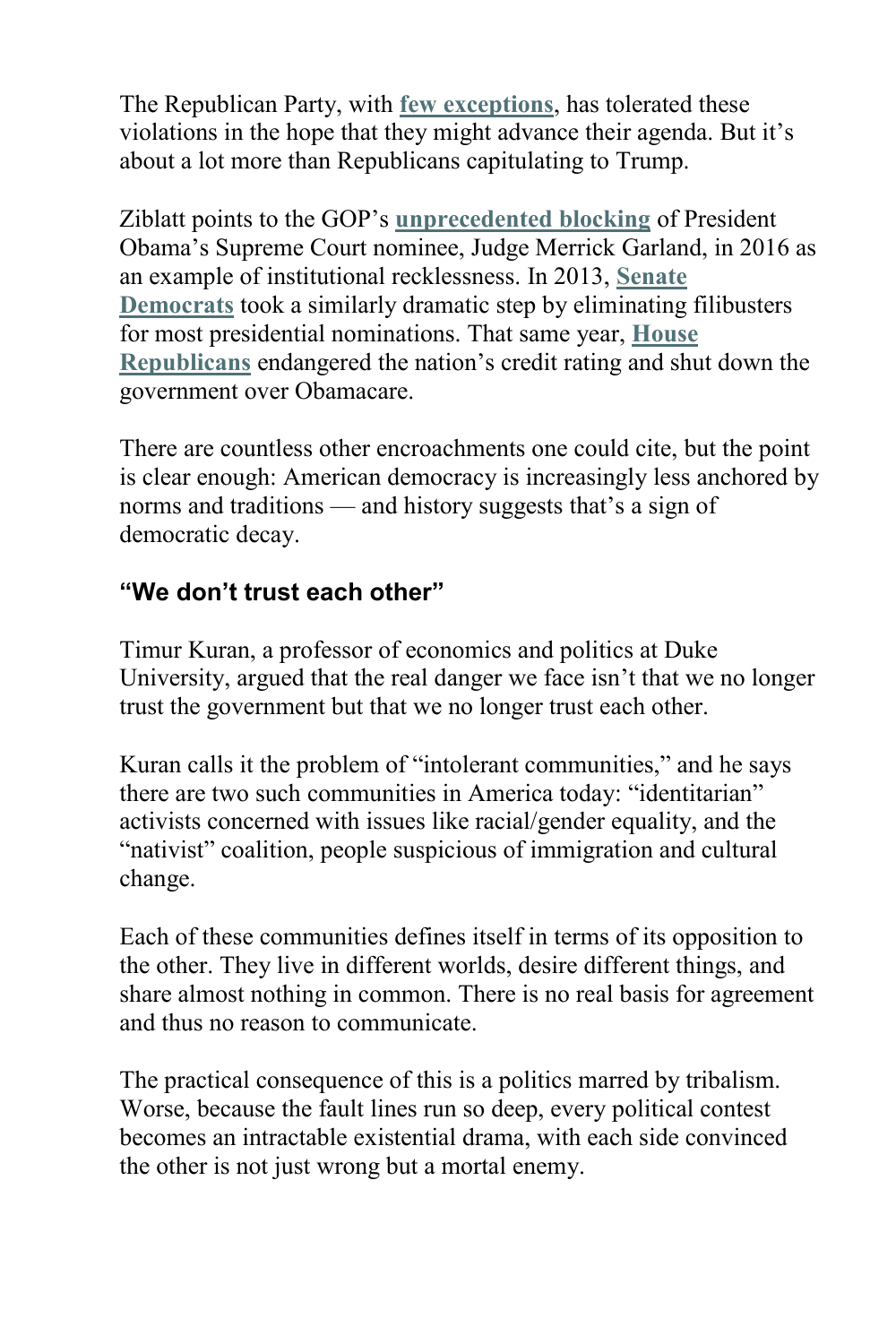**[Consider this stat](https://yale.app.box.com/s/43a84dgfk7i6jyo0w1ndnb7plag5s360/file/230928318435)**: In 1960, 5 percent of Republicans and 4 percent of Democrats objected to the idea of their children marrying across political lines. In 2010, those numbers jumped to 46 percent and 33 percent respectively. Divides like this are eating away at the American social fabric.

A 2014 **[Pew Research Center study](http://www.people-press.org/2014/06/12/political-polarization-in-the-american-public/)** reached a similar conclusion: "In both political parties, most of those who view the other party very unfavorably say that the other side's policies 'are so misguided that they threaten the nation's well-being,'" Pew reports. "Overall, 36% of Republicans and Republican leaners say that Democratic policies threaten the nation, while 27% of Democrats and Democratic leaners view GOP policies in equally stark terms."

So it's not merely that we disagree about issues; it's that we believe the other side is a grievous threat to the republic. According to Pew, the numbers above have more than doubled since 1994.

Kuran warns that autocrats tend to exploit these divisions by pushing "policies that may seem responsive to grievances but are ultimately counterproductive." Think of Donald Trump's "Muslim ban" or his insistence on building a giant wall on the southern border. Neither of these policies is likely to make a significant difference in the lives of Trump's voters, but that's not really the point.

By pandering to fears and resentments, Trump both deepens the prejudices and satisfies his base.

## **Donald Trump and "the politics of eternity"**

Timothy Snyder, a Yale historian and author of the book *[On Tyranny](https://go.redirectingat.com/?id=66960X1516588&xs=1&url=https%3A%2F%2Fwww.amazon.com%2FTyranny-Twenty-Lessons-Twentieth-Century%2Fdp%2F0804190119)*, gave one of the more fascinating talks of the conference.

Strangely enough, Snyder talked about time as a kind of political construct. (I know that sounds weird, but bear with me.) His thesis was that you can tell a lot about the health of a democracy based on how its leaders — and citizens — orient themselves in time.

Take Trump's "Make America Great Again" slogan. The slogan itself invokes a nostalgia for a bygone era that Trump voters believe was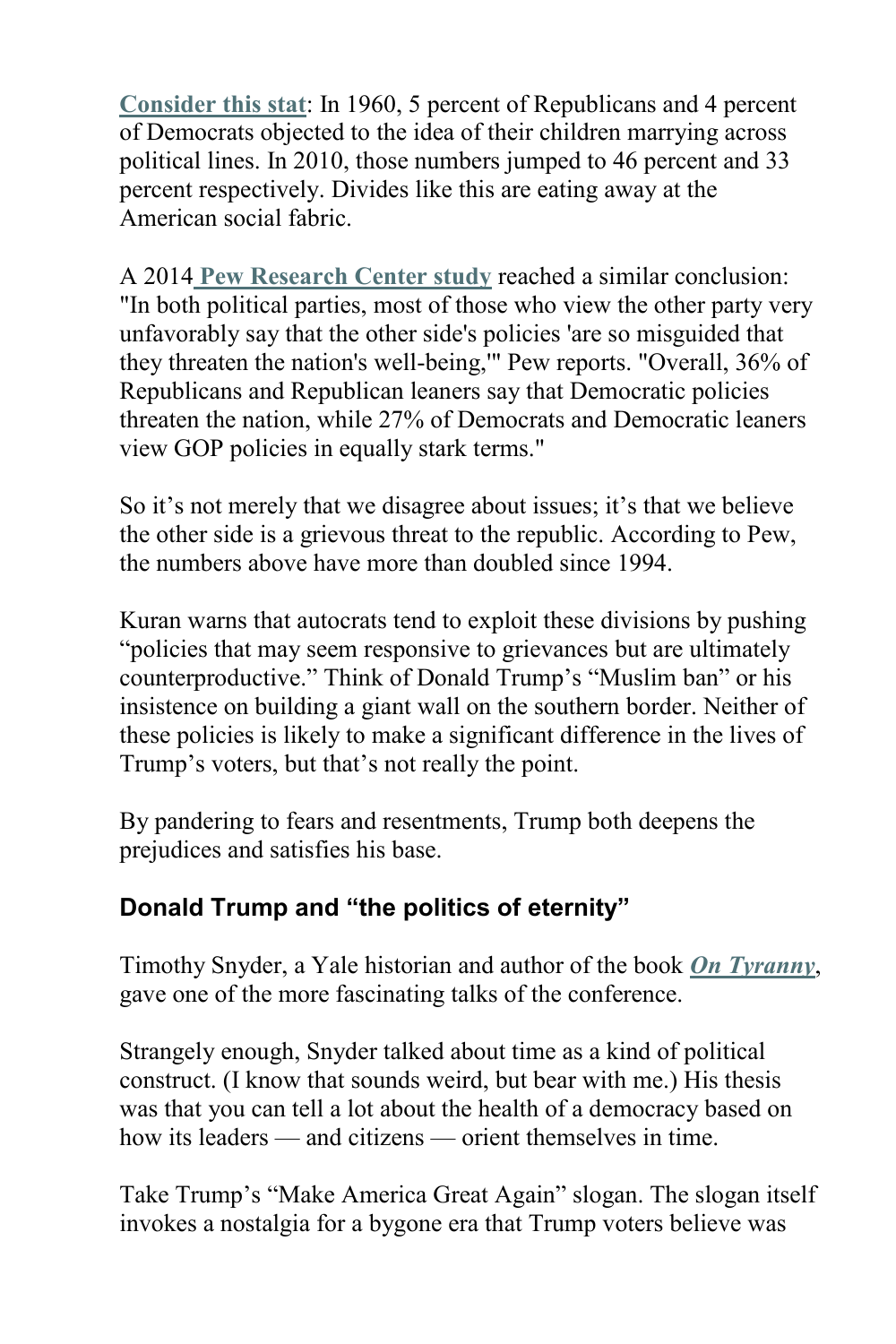better than today and better than their imagined future. By speaking in this way, Snyder says, Trump is rejecting conventional politics in a subtle but significant way.

Why, after all, do we strive for better policies today? Presumably it's so that our lives can be improved tomorrow. But Trump reverses this. He anchors his discourse to a mythological past, so that voters are thinking less about the future and more about what they *think* they lost.

"Trump isn't after success — he's after failure," Snyder argued. By that, he means that Trump isn't after what we'd typically consider success — passing good legislation that improves the lives of voters. Instead, Trump has defined the problems in such a way that they can't be solved. We can't be young again. We can't go backward in time. We can't relive some lost golden age. So these voters are condemned to perpetual disappointment.

The counterargument is that Trump's idealization of the past is, in its own way, an expression of a desire for a better future. If you're a Trump voter, restoring some lost version of America or revamping trade policies or rebuilding the military is a way to create a better tomorrow based on a model from the past.

For Snyder, though, that's not really the point. The point is that Trump's nostalgia is a tactic designed to distract voters from the absence of serious solutions. Trump may not be an authoritarian, Snyder warns, but this is something authoritarians typically do. They need the public to be angry, resentful, and focused on problems that can't be remedied.

Snyder calls this approach "the politics of eternity," and he believes it's a common sign of democratic backsliding because it tends to work only after society has fallen into disorder.

## **My (depressing) takeaway**

Back in June, I interviewed political scientists Christopher Achen and Larry Bartels, authors of *[Democracy for Realists](https://go.redirectingat.com/?id=66960X1516588&xs=1&url=https%3A%2F%2Fwww.amazon.com%2FDemocracy-Realists-Elections-Responsive-Government%2Fdp%2F0691169446)*. They had a sobering thesis about democracy in America: Most people pay little